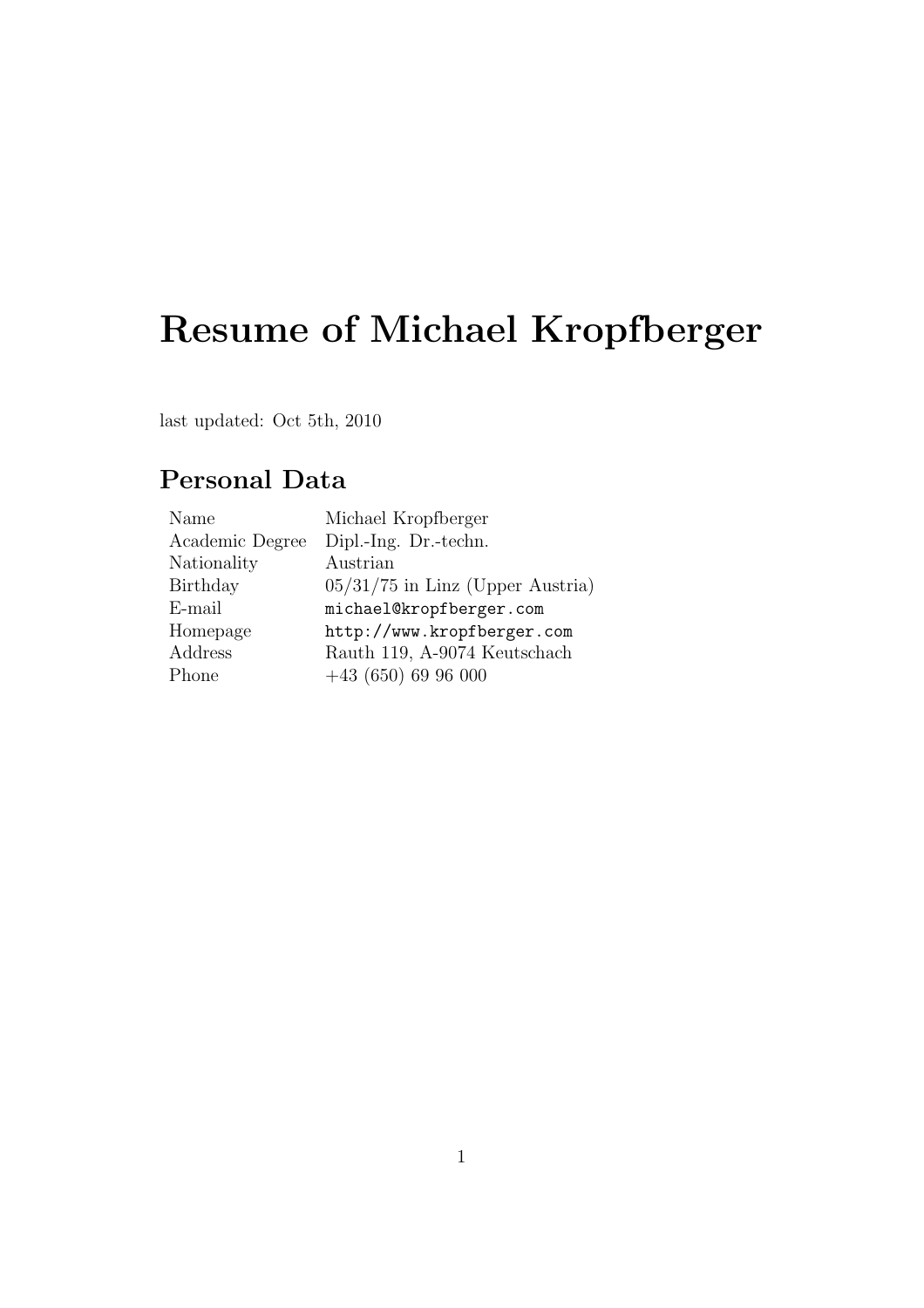#### Education

- 2007 as an Infineon employee, attended Project Management trainings, BMC Remedy Admin courses, also certified on ITIL foundation
- 2004-2006 Post-Doc Assistant at University of Klagenfurt, project leader for a "Networked Mobile Multimedia Guide" (see http://www.m3-systems.com), researching in the area of location based services and WLAN multimedia streaming to mobile handheld devices
- 2001-2004 Project Assistant at University of Klagenfurt, finished my PhD in the area of MPEG-4 adaptive routers and video streaming, buffer management and dynamic bandwidth adaptation and stream switching, advised by Prof. Dr. Hermann Hellwager and Prof. Dr. Laszlo Böszörmenyi
- 1995-2001 University of Klagenfurt (Computer Science major) Master of Science, in the area of X11 session management for Unix ThinClients
- 1998 (6 months) Exchange student: University of Northern Iowa, USA (Computer Science and Business, Dean's List)
- 1989-1994 State Academy of Business (Klagenfurt, Austria)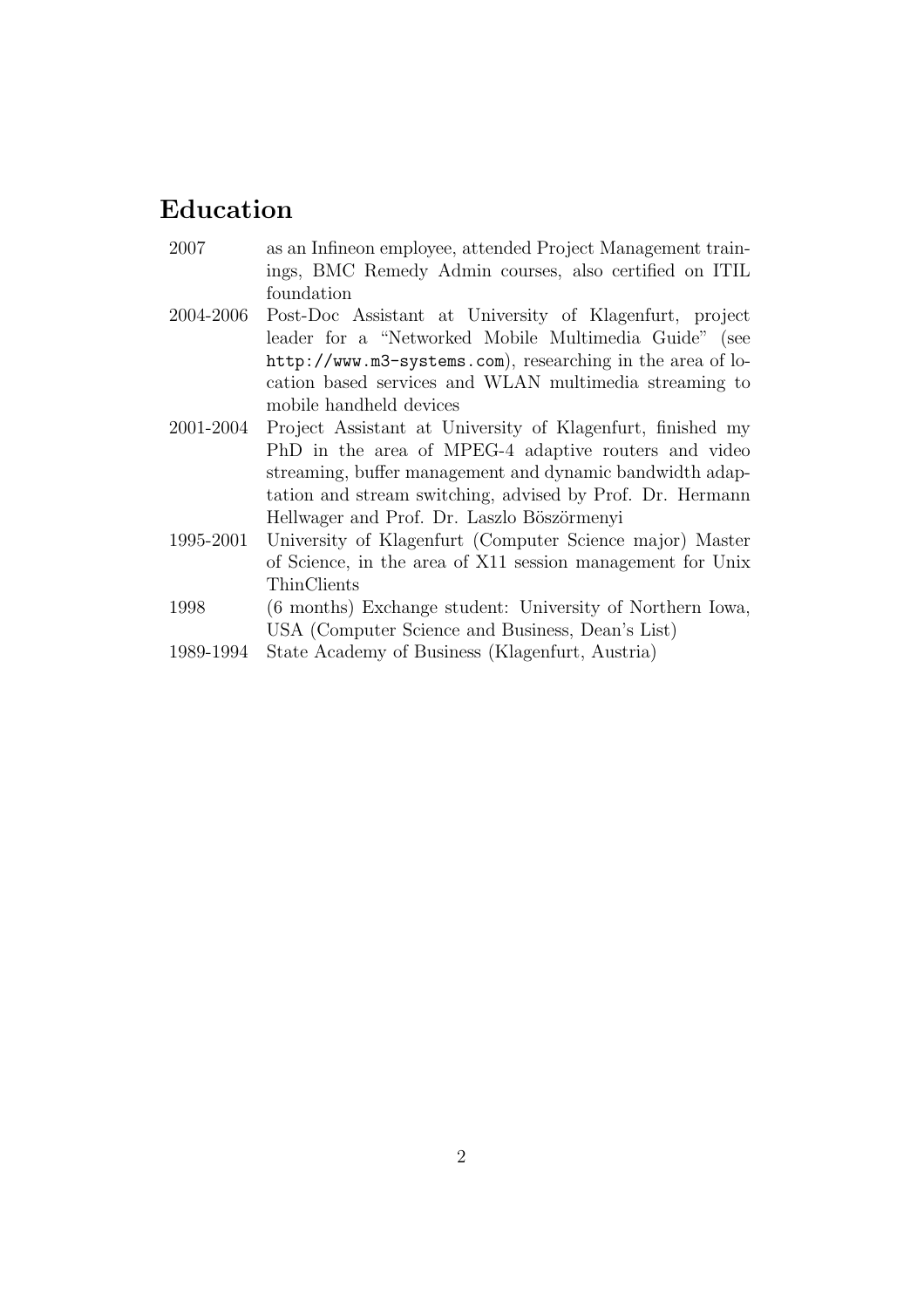#### Relevant Jobs and Projects

- $\bullet$  2007-now
	- System Architect & Analyst at Infineon. Senior Staff Technical Ladder at the Service Management Platform Team. Technical project lead for various large scale software development projects within Infineons IT landscape.
		- ∗ Roll-out and operations of BMC Remedy ITSM7 Incident, Problem and Change Management.
		- ∗ Roll-out and operations of web-based IT-Shop, accessible to every Infineon end user.
- 2004-2006
	- Project leader of the following two projects, hiring and managing and teamworking with a team size of 15, with various masters' students, internships and external resources.
		- ∗ Prototype development and setup of a Networked Mobile Multimedia Guide for Minimundus GmbH. Different miniature objects like the Eiffel tower or the Spaceshuttle are presented via WLAN-connected Handhelds and TabletPCs using Video, Audio and Text.
		- ∗ Prototype development and setup of a Multimedia at Home streaming scenario, containing of transcoding home media gateways and various networked and mobile end devices
	- Teaching various classes about the aspects of different server/client web technologies, networking, programming, operating systems, Linux & scripting at Uni-Klu.
	- managing the complete build up of my new house in Carinthia, including time management of worker teams, solicitation of quotations, quality assurance
- 2002-2006
	- One of the core team members of ViTooKi, a client/server video toolkit with focus on adaptive streaming via RTSP+RTP/UDP, caching and adaptation of MPEG-4 video and MP3/AAC audio. It can be found on http://vitooki.sourceforge.net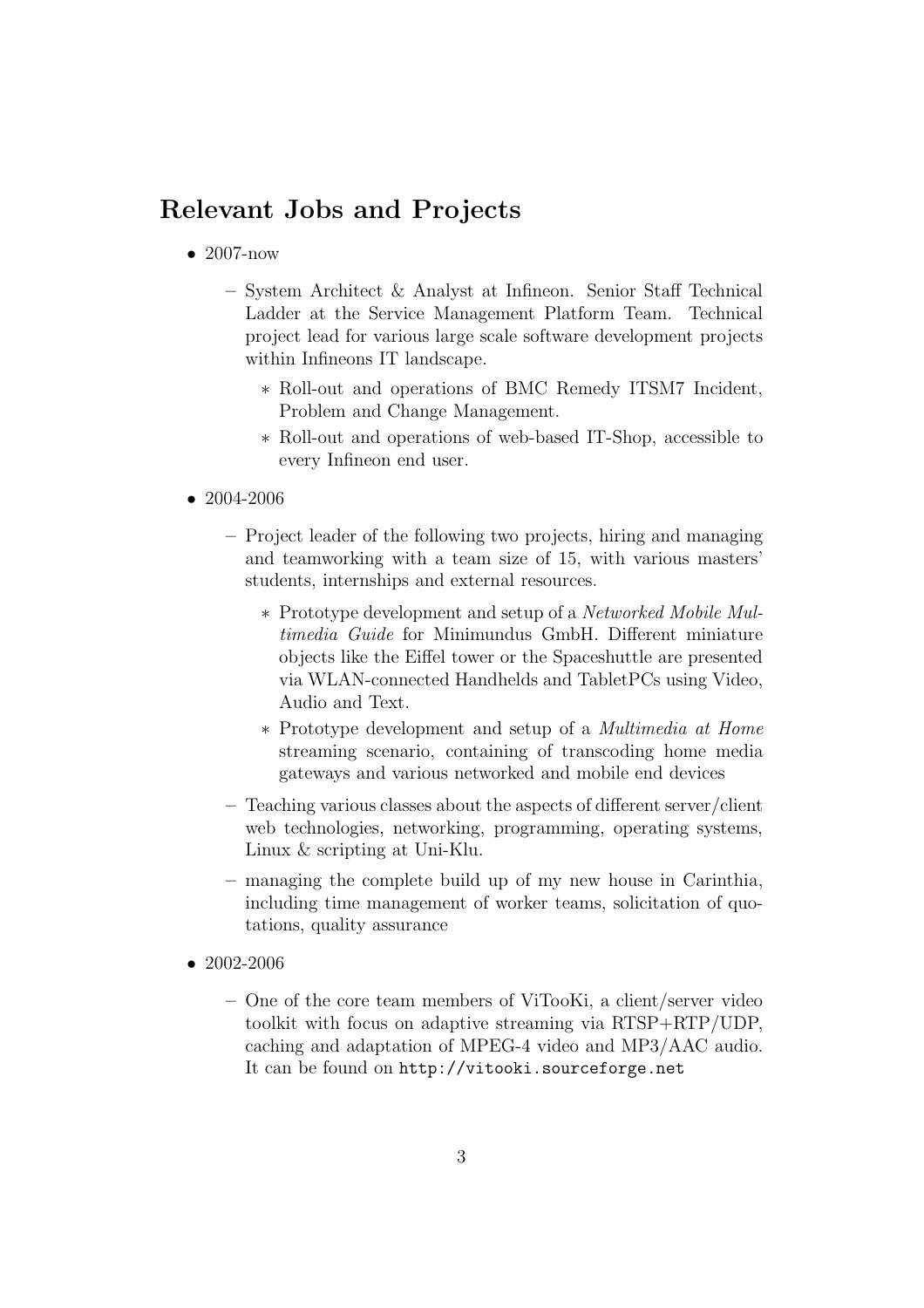- $-$  Active within the MPEG Consortium for MPEG-4/7/21, especially on MPEG-4 scalable video. Attended various MPEG meetings all over the world
- Project management and supervising of various students, Master thesis students and interns within ViTooKi and other related projects; close co-working with other Ph.D. candidates within the same multimedia software toolkit.
- 2001-2006
	- Project Assistant at the University of Klagenfurt, this included my PhD but also teaching of over twenty different networking and operating systems and web technology courses
- 2003
	- Tought Unix System Admin Courses for various carinthian companies
- 2002
	- Tought two Unix System Admin Courses for three days each at Carinthias leading Financial Solutions Company UNiQUARE
	- Worked for carinthian www.liscon.com on integration of a session management system (the result of my masters' thesis) into Liscon Thin Client flash images
- 2001
	- Master Thesis Open-Source Multimedia Session-Management For ThinClients Based On The X Windowing System. Basically a MS Terminal Server, VNC or SunRay session management clone, but sending X commands instead of raw pixels and hereby increase local hardware performance for draw directives http://www.kropfberger.com/xray.html
	- Helped with porting Linux on an embedded system based on the Cirrus Logic ARM EP7211 processor, containing a boot loader, flash RAM support, all as a platform for a telemetry sensor communication software in C, where I also helped on planning and implementing for www.liscon.com
- 2000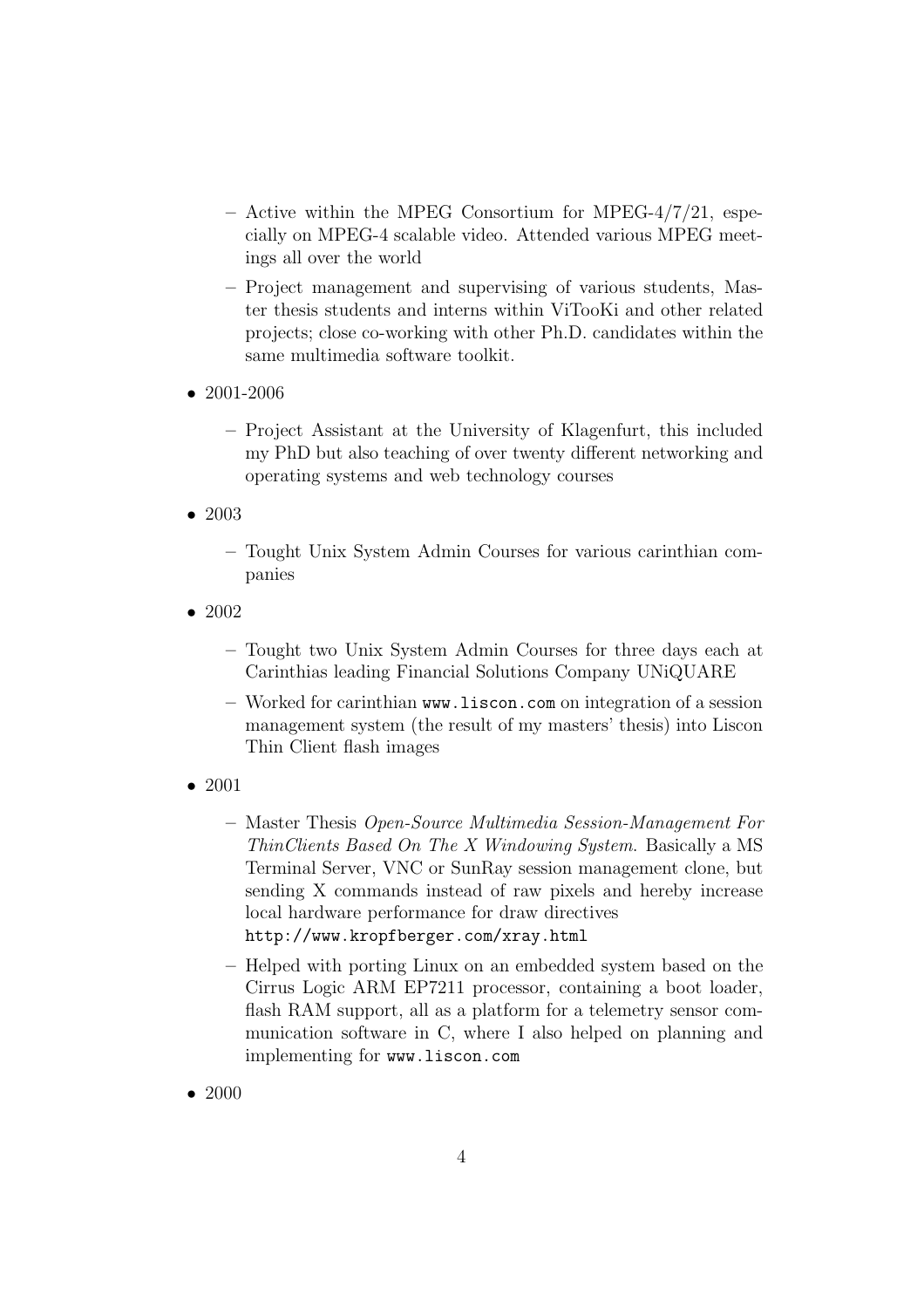- (6 months) Internship at Sun Microsystems Research Labs, Palo Alto, California, USA: Kernel Lottery Scheduler for the Solaris Operating System on Multiprocessor Sparc Platforms (a loadable kernel module written in C)
- 1999
	- Worked over a year for Semmelrock Betriebsinformatik, with tasks like: Planning and setting up internet/intranet sites with Linux firewalls, mailserver, DNS, proxy, WWW, FTP, etc. for 16 Austrian vocational schools, connecting them all together
	- Teleworking/programmed Linux KDE applications for MieTerra LLC, USA using C++/Qt and Perl
	- In my university practical course, I changed the documentation of the Operating Systems class for future use from Minix to Linux. This included the creation and implementation of 10 lessons starting from C systemcalls up to in-detail kernel hacking.
- 1998
	- Programmed KDE applications for Linux, Solaris, BSD, HP-UX (eg. KDiskFree: a graphical frontend for the df-command). Developed an object oriented  $C++/Qt$  wrapper for pvm3, a well-known parallel distributed programming library
- 1997
	- wrote an action computer game "CaRace" like MicroMachines
- 1996
	- Started using UNIX, especially Linux
- 1995
	- Wrote a tourist management software for local hotels (booking rooms, printing bills, reservations, food & beverages, etc.) in Turbo Pascal, which I then sold to three hotels in Carinthia.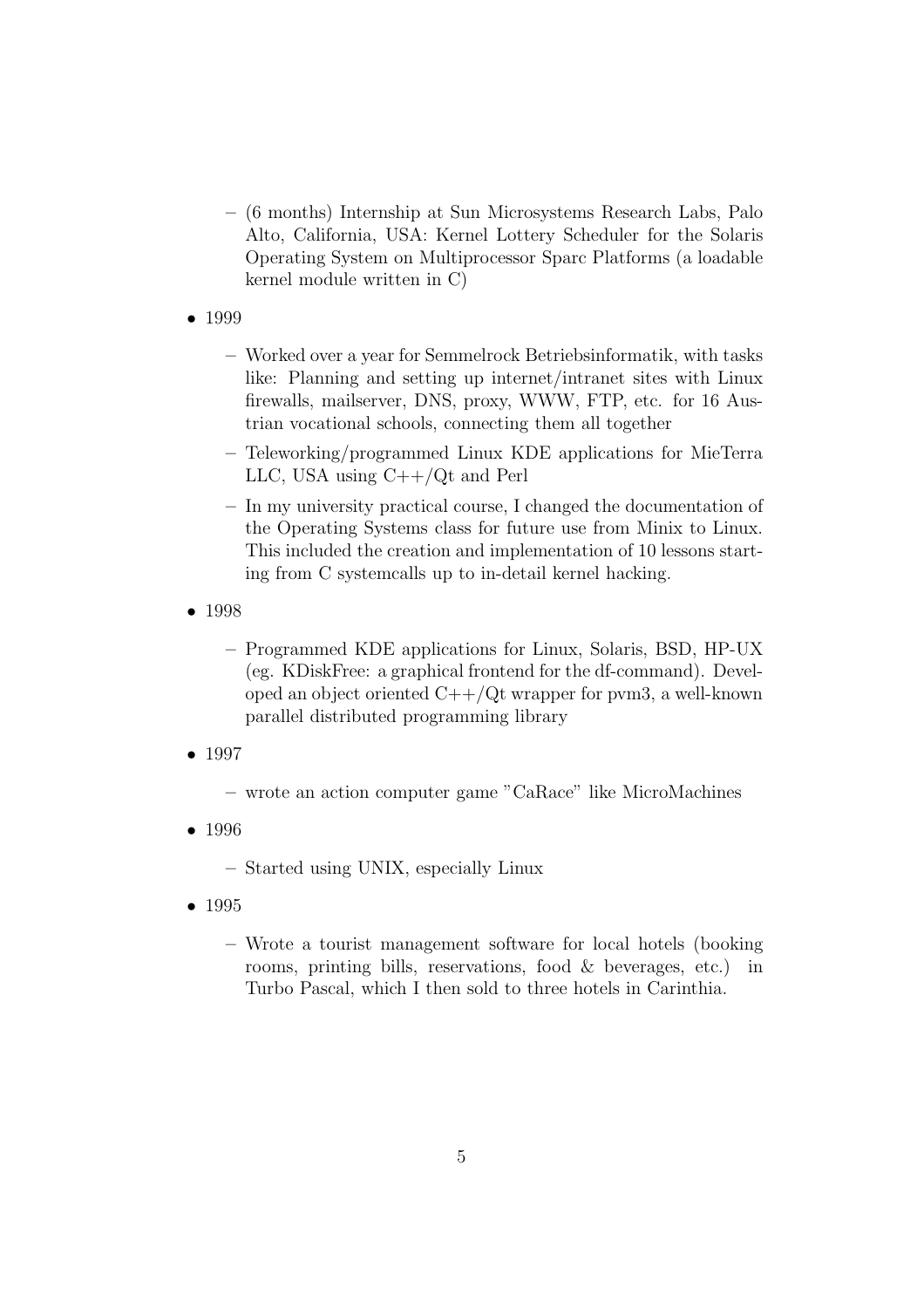#### Other Experiences

- Programming Languages: BMC ARSystem Remedy, C/C++, Bash, PHP/perl, AWK, Java, C#/.NET/Mono, SQL, Pascal, Lisp, Prolog, ...
- Computer Skills: BMC Remedy AR/ITSM7, ITIL, Unix software development, system-near and embedded development, Linux, LATEX, LAN/WAN, routers, parallel and distributed computing, Unix system administration
- check out http://www.kropfberger.com/papers.html for my publication list which I presented at well-known IT conferences all over the world
- Other Skills: team worker & leader, communicative, effective knowledge transfer, open to interesting and new challenges, very enthusiastic, interested in world-wide travel and presentation
- Language schools in England (July 1987 and August 1988)
- Austrian military service completed (1994)
- fluent with English and German (lifelong training :)
- 5 years of Italian at school
- General basics of Russian

### Private Interests

singing, music, computers, model RC planes, skiing, motorcycles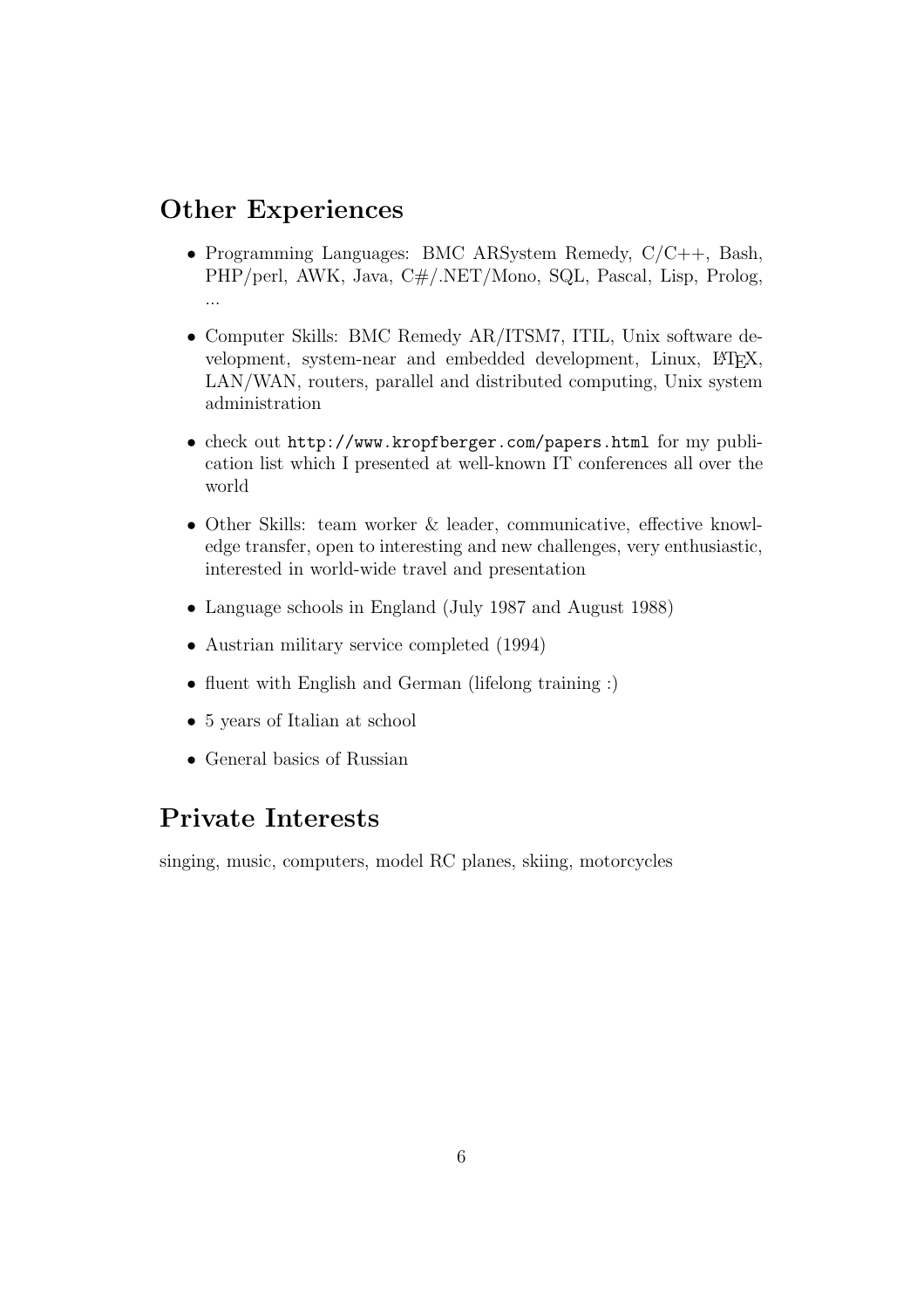#### Letters of Recommendation

Letter of recommendation for Michael Kropfberger

To Whom it may concern:

Michael Kropfberger was a summer intern in my group from May 1, 2000 until September 1, 2000. During this time he worked on a lottery scheduler for the Solaris operating system. The goal of the project was to replace the current priority-based scheduler with a proportional-share scheduler. The work included the design of a new scheduler, its implementation, and integration into the Solaris kernel. The latter task was significantly complicated by the lack of documentation and standard debugging tools. Michael handled this challenging task very well and was able to demonstrate a working system integrated into the Solaris operating system.

We experienced Michael as a hardworking and competent colleague. He pursues his work with enthusiasm and easily masters the hurdles he encounters. He communicates well and easily finds his way to coworkers if information or help is needed. He is self-motivated and able to work indepenently.

Michael has a pleasant personality which makes it easy to work with him. If you would like to speak to me about Michael's skills, talents and work habits, feel free to call +01 (650) 336 6520.

Sincerely,

Hans Eberle

Sun Microsystems Research Laboratories Senior Staff Engineer hans.eberle@eng.sun.com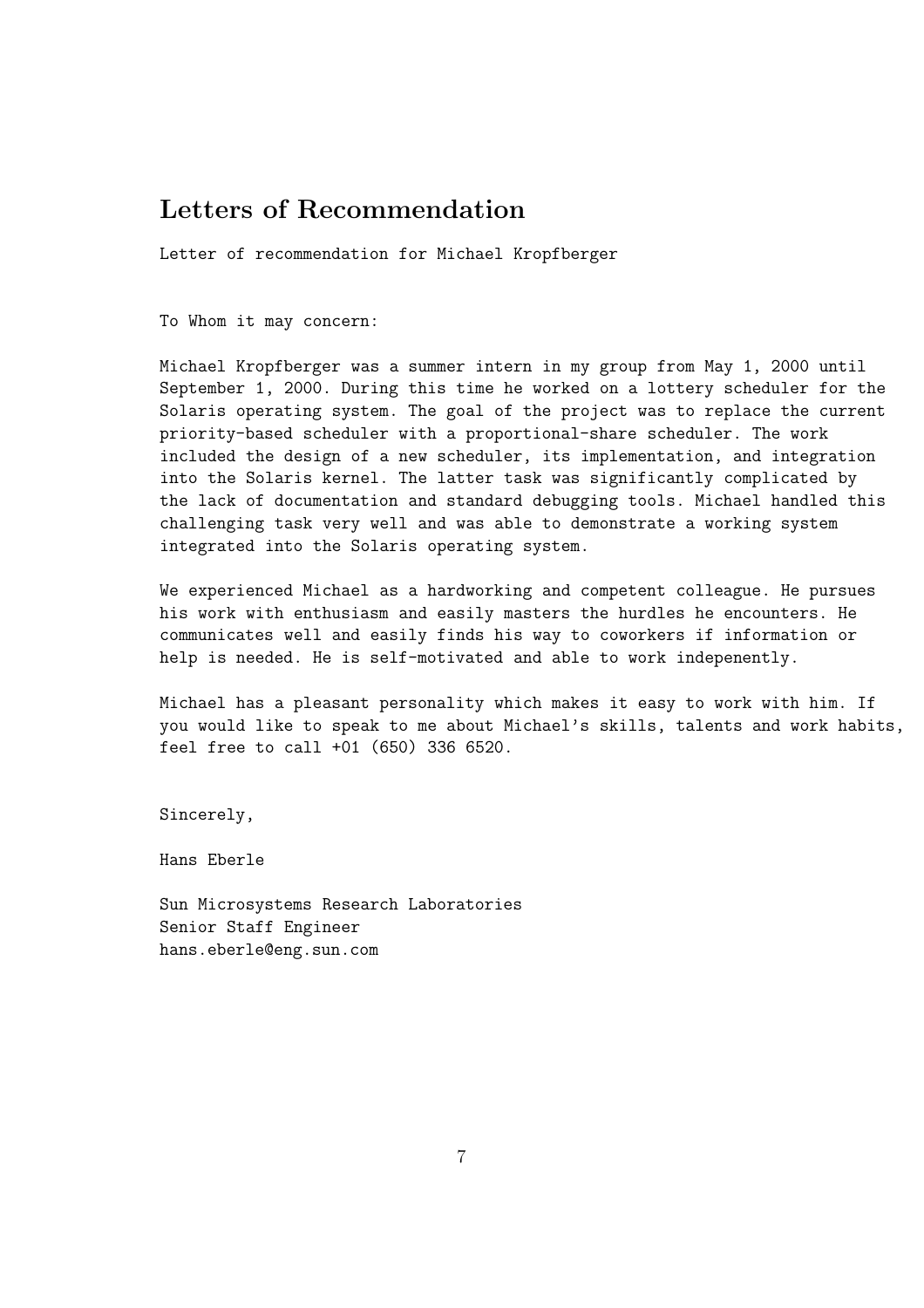March 20, 1999

To Whom it May Concern:

Michael Kropfberger was a student of mine in two courses at the University of Northern Iowa during the Fall 1999 Semester. The courses were Computer Architecture, and Information Storage and Retrieval. Michael was an exchange student from Austria.

Michael is very interested in both hardware and operating systems, especially Linux. He is conversant with current trends in computing both in the US and Europe and he has had considerable experience with network based computing. He was an excellent student and I would recommend him without reservation.

Kevin C. O'Kane, Ph.D. (319) 273 7322 Professor of Computer Science (319) 266 4131 <Iowa> http://www.cs.uni.edu/~okane okane@cs.uni.edu

University of Northern Iowa (508) 778 9485 <Massachusetts>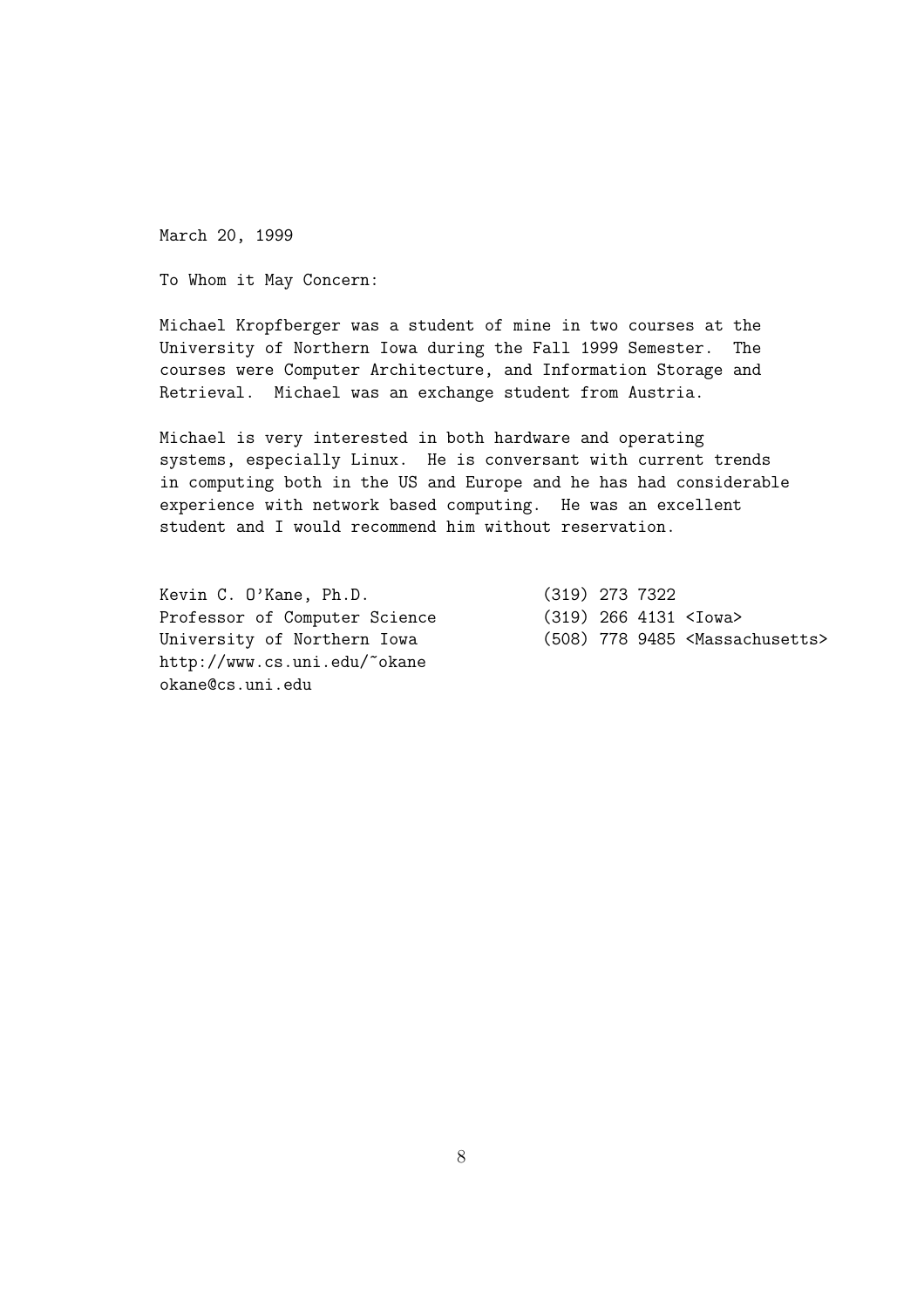Dear Michael Kropfberger,

It is a pleasure for me to give you the recommendation below.

-----------------------------------------------------------------

To Whom it May Concern

Michael Kropfberger has been a student of mine for several years at the University Klagenfurt, in different courses, such as programming, operating systems, compiler construction and distributed systems. Currently he is participating in an internal project with the aim to provide a number of exercises for an operating systems course based on Linux. His contribution is very essential to this project.

Michael Kropfberger is an outstanding student, he has very good questions and a plenty of fresh ideas. He has also considerable knowledge about computer systems and their application. He is a diligent implementor and a good programmer.

I recommend him most warmly and without reservation Laszlo Boeszoermenyi Klagenfurt, Austria, March 23, 1999

\*\*\*\*\*\*\*\*\*\*\*\*\*\*\*\*\*\*\*\*\*\*\*\*\*\*\*\*\*\*\*\*\*\*\*\*\*\*\*\*\*\*\*\*\*\*\*\*\*\*\*\*\*\*\*\*\*\*\*\*\*\*\*\*\*\*\*\*\*\*\* Prof. Dr. Laszlo Boeszoermenyi Institut fuer Informationstechnologie

```
Universitaet Klagenfurt | e-mail: laszlo@itec.uni-klu.ac.at
Universitaetsstr. 65-67 | Tel:(43)-(463)-2700-509 (506 secr.)
A-9022 Klagenfurt | Fax: (43)-(463)-2700-6216
Austria |\text{http://colossus.itec.uni-klu.ac.at/~laszlo/}***********************************************************************
```